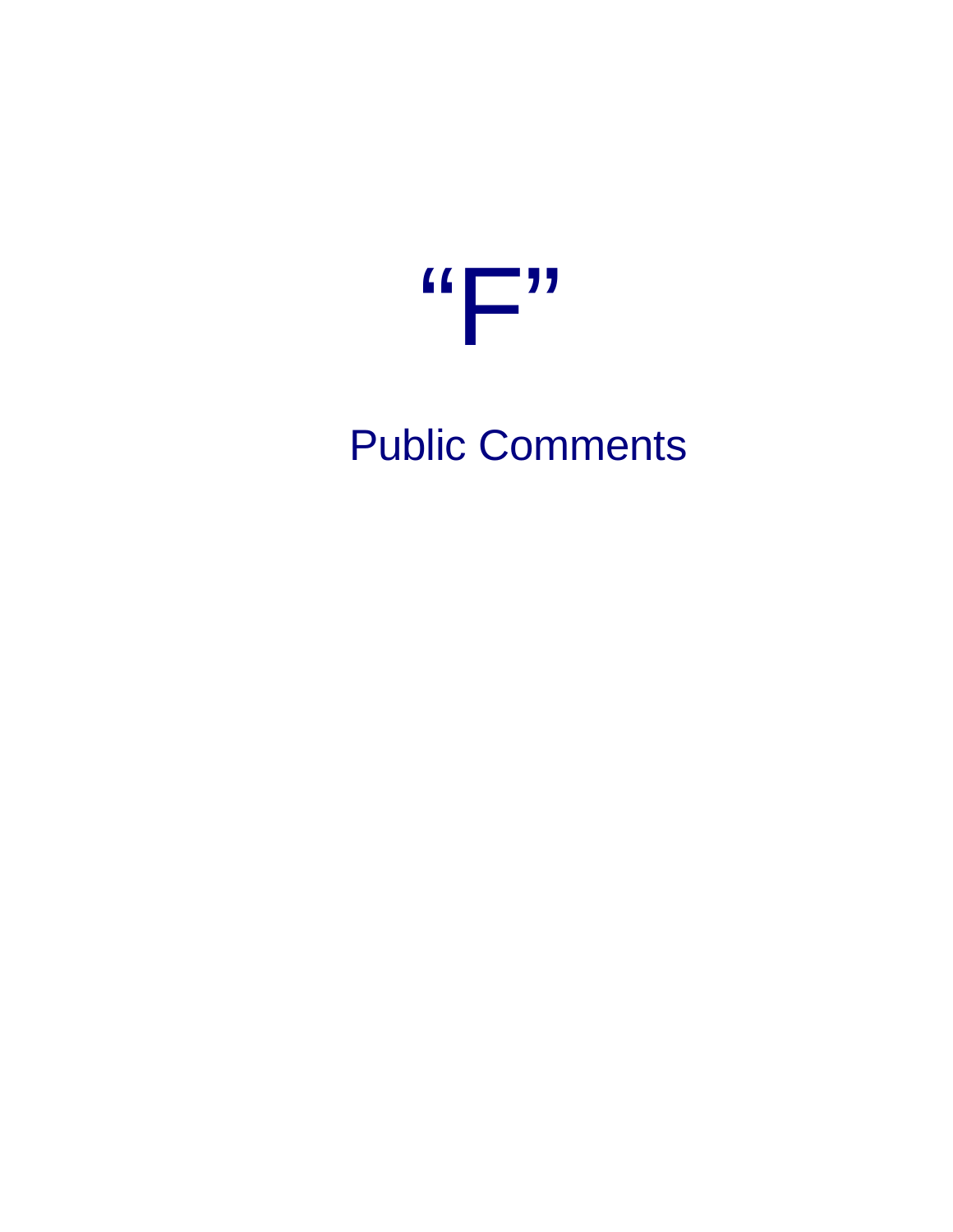

July 13, 2016

County of Napa Conservation, Development and Planning Dept 1195 Third St Napa, Ca 94558

RE: Taylor Family Vineyards Winery Application

To Whom It May Concern

As a family friend and neighbor to the Taylor's for over thirty five years, we are in complete support of their application for a winery permit. The Taylor's have been in this valley for six generations of which a major portion of that time has been spent farming, they truly exemplify what a wonderful hard working family is all about.

We hope that the Planning Commission will allow them the ability to fulfill their dream of having their own family winery on their property; we feel that they would be a positive asset to the Stags Leap District winery community.

As a native of Napa, we would like to thank you for taking the time to consider this project and we hope that you will approve this winery project. If you have any questions, please do not hesitate to contact us.

Sincerely,

Aucan Bohimeon Girls Tom Janks

Tom and Susan (Robinson) Jinks, owner

Robinson Family Vineyards